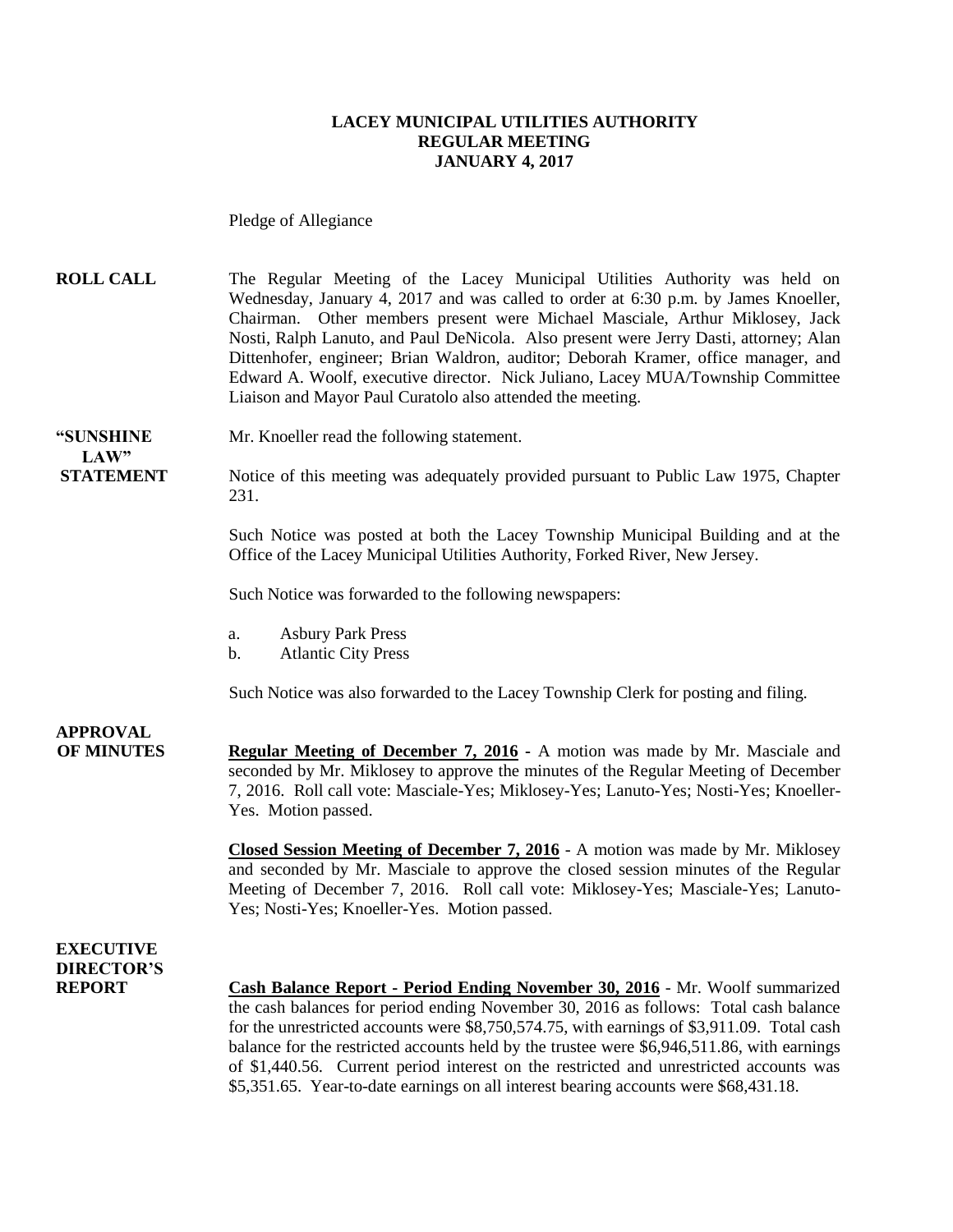**Resolution 2017-03 – Utilization of Fair and Open Process for Professional Services** On recommendation by the executive director, a motion was made by Mr. Miklosey and seconded by Mr. Lanuto to adopt *Resolution 2017-03, Resolution of the Lacey Municipal Utilities Authority, County of Ocean, State of New Jersey, Authorizing Utilization of the Fair and Open Process in Accordance with N.J.S.A. 19:44A-20.4, ET SEQ., for the Receipt of Proposals for Professional Services.* Roll call vote: Miklosey-Yes; Lanuto-Yes; -Nosti-Yes; Masciale-Yes; Knoeller-Yes. Motion passed.

**Resolution 2017-01 – Award Contract – Water Treatment Chemical Supplies 2017** On recommendation by the executive director, a motion was made by Mr. Miklosey and seconded by Mr. Masciale to adopt *Resolution 2017-01, Resolution of the Lacey Municipal Utilities Authority, County of Ocean, State of New Jersey, Awarding a Contract for Water Treatment Chemical Supplies for 2017.* Roll call vote: Miklosey-Yes; Masciale-Yes; Lanuto-Yes; Nosti-Yes; Knoeller-Yes. Motion passed.

**Resolution 2017-05 – Letter of No Interest – Steven Spennato** - On recommendation by the executive director, a motion was made by Mr. Masciale and seconded by Mr. Miklosey to adopt *Resolution 2017-05, Resolution of the Lacey Municipal Utilities Authority, County of Ocean, State of New Jersey, Letter of No Interest, Lot Consolidation and Minor Subdivision, Steven Spennato, Block 1154, Lots 13-20.* Roll call vote: Masciale-Yes; Miklosey-Yes; Lanuto-Yes; Nosti-Yes; Knoeller-Yes. Motion passed.

**2017 Ford F-250 Truck** – Mr. Woolf requested authorization to purchase a 2017 Ford F-250 pick-up truck under the N.J. State Contract. This truck will replace truck No. 20. A motion was made by Mr. Miklosey and seconded by Mr. Nosti authorizing the purchase of a 2017 Ford F-250 truck. Roll call vote: Miklosey-Yes; Nosti-Yes; Lanuto-Yes; Masciale-Yes; Knoeller-Yes. Motion passed.

**2017 Chevrolet SUV** – Mr. Woolf requested authorization to purchase a 2017 Chevrolet SUV under the N.J. State Contract. This truck will replace truck No. 17. A motion was made by Mr. Miklosey and seconded by Mr. Nosti authorizing the purchase of a 2017 Chevrolet SUV. Roll call vote: Miklosey-Yes; Nosti-Yes; Lanuto-Yes; Masciale-Yes; Knoeller-Yes. Motion passed.

**<u>Vehicle and Equipment Auction</u>** – Mr. Woolf requested authorization to auction a 1998 Dodge pick-up truck and ONAN emergency generator through Gov Deals Online Auction. A motion was made by Mr. Masciale and seconded by Mr. Nosti authorizing the auctioning of a vehicle and equipment through Gov Deals Online Auction. Roll call vote: Masciale-Yes; Nosti-Yes; Lanuto-Yes; Miklosey-Yes; Knoeller-Yes. Motion passed.

**2017 Fee Schedule** – Mr. Woolf stated in the Authority's fee schedule there is a \$300.00 charge for locating a sewer lateral. Since the customer can call the 1-800 number for a mark-out at no charge to the customer, Mr. Woolf recommends dissolving this charge and remove it from the fee schedule. A motion was made by Mr. Masciale and seconded by Mr. Miklosey to remove the \$300.00 charge for locating a sewer lateral from the fee schedule. Roll call vote: Masciale-Yes; Miklosey–Yes; Lanuto-Yes; Nosti-Yes; Knoeller-Yes. Motion passed.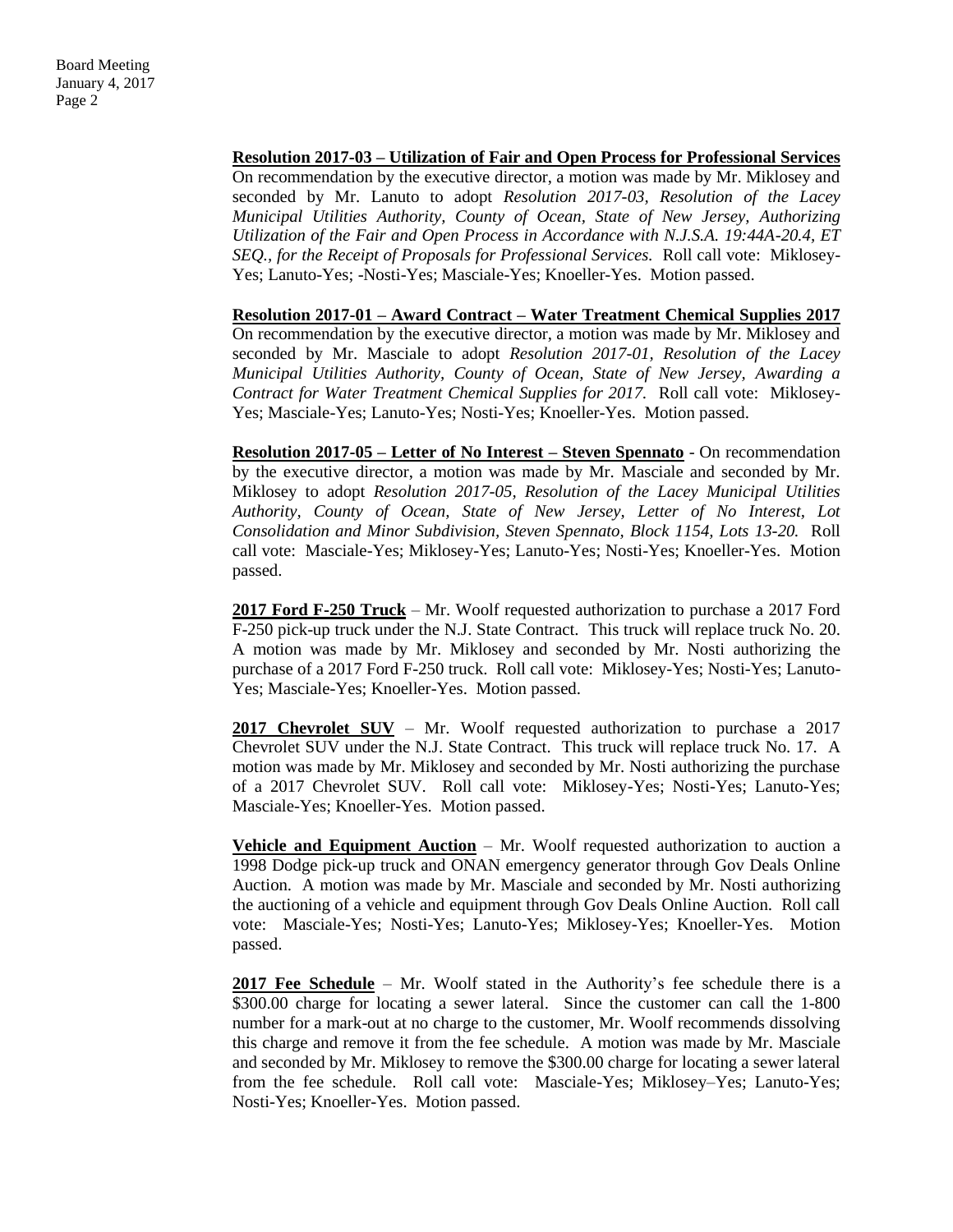# **BUSINESS**

# **ENGINEER'S**

**REPORT** The business report was submitted for review.

**REPORT Resolution 2017-04 – Permit to Operate Water & Sewer Systems – Performance Guarantee Release – Kirk Minor Subdivision** – On recommendation by the Authority's engineer, a motion was made by Mr. Miklosey and seconded by Mr. Nosti to adopt *Resolution 2017-04, Resolution of the Lacey Municipal Utilities Authority, County of Ocean, State of New Jersey, Permit to Operate Water and Sewer Systems, Performance Guarantee Release, Kirk Minor Subdivision, Block 1241, Lots 13-19 & 26.*  Roll call vote: Miklosey-Yes; Nosti-Yes; Lanuto-Yes; Masciale-Yes; Knoeller-Yes. Motion passed.

> **Change Order No. 1 – Bayonne Avenue Paving – Earle Asphalt Paving** – On recommendation by the Authority's engineer, a motion was made by Mr. Miklosey and seconded by Mr. Nosti authorizing Change Order No. 1 representing final as-built quantity adjustments for a net contract increase of \$14,862.00. Mr. Dittenhofer stated this project is complete. Roll call vote: Miklosey-Yes; Nosti-Yes; Lanuto-Yes; Masciale-Yes; Knoeller-Yes. Motion passed.

> **Wells 7 & 8** - Mr. Knoeller asked if Wells 7 & 8 are being alternated. Mr. Woolf stated they are presently out of service for the wintered months, however, they are equally alternated when they are in service on a monthly basis.

> **Variable Frequency Drive** – Mr. Woolf stated the Authority's engineer submitted a proposal to install a VFD (Variable Frequency Drive) for reducing energy costs. He explained the well pumps put out far more gallons per minute than what was expected therefore, it is too strong for what the filter capacity can handle. The VFD would be able to tone down the pumps so they are not outputting more gallons per minute than the plant can handle. He will discuss this further at the next meeting. Mr. Masciale pointed out there was no detection of chromium in the lab reports, which is excellent news.

# **ATTORNEY'S**

**REPORT Calvin Street – Added Assessment Ordinance** – Mr. Dasti stated his office is still requesting from the Township Attorney the proposed Ordinance and confirmation of the Shared Services Agreement without success. Mr. Knoeller explained to Mayor Curatola that the Authority installed water and sewer lines into the roadway on Calvin Street. The Township and Authority tentatively agreed that the Authority, through the added assessment program, should be reimbursed for this benefit from the vacant lot owners.

> **Reduction In Force** – Mr. Dasti stated the reduction in force issue with the Authority's employee has been finalized. His office is awaiting the executed Release by the former employee.

> **Sprint – Letter of Consent -Tank No. 2 – Mr.** Dasti stated his office forwarded to the Sprint representative the appropriate Release as requested. Sprint is advised to contact the executive director before undertaking any work on the water tank.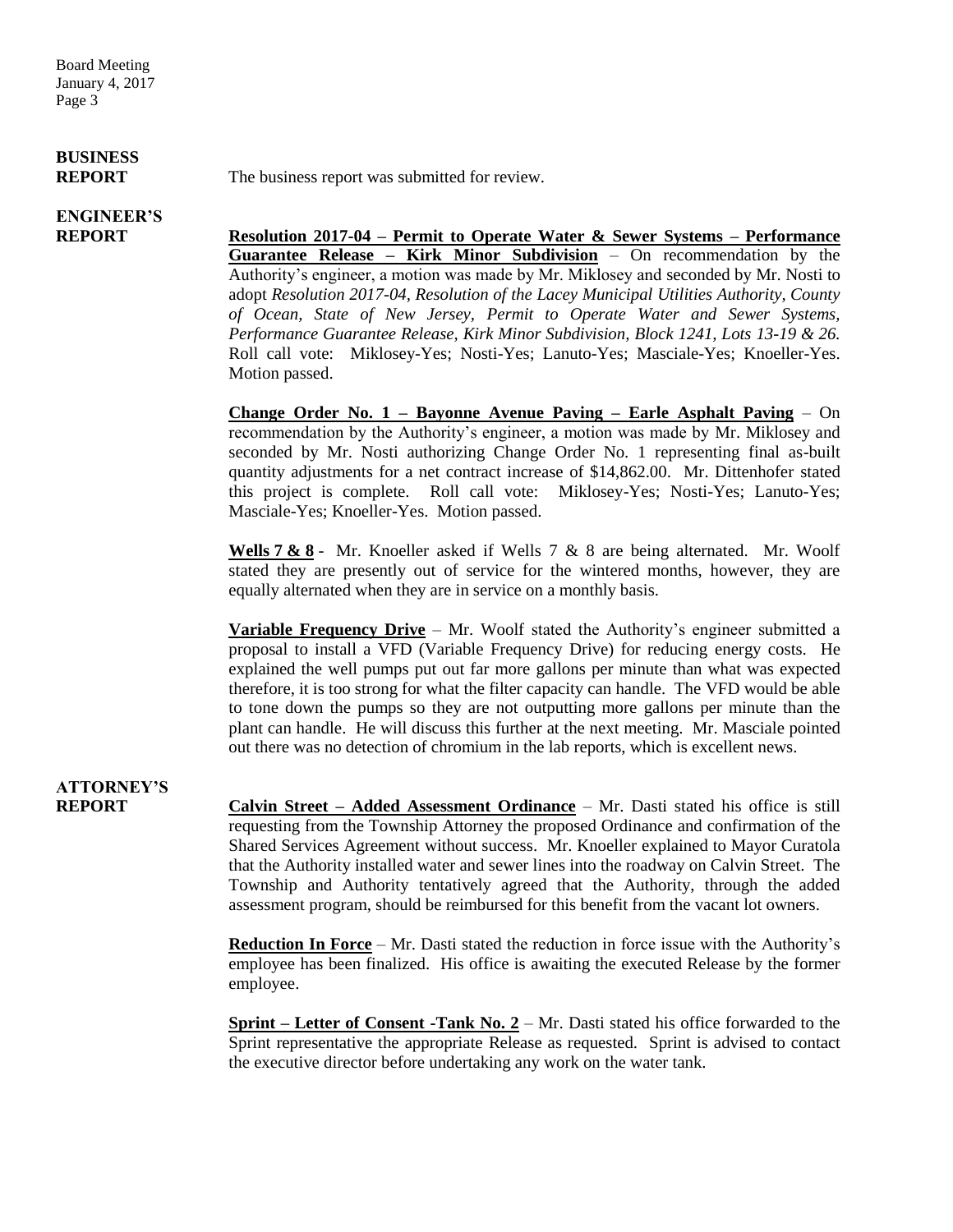**Water Chemical Bid 2017** -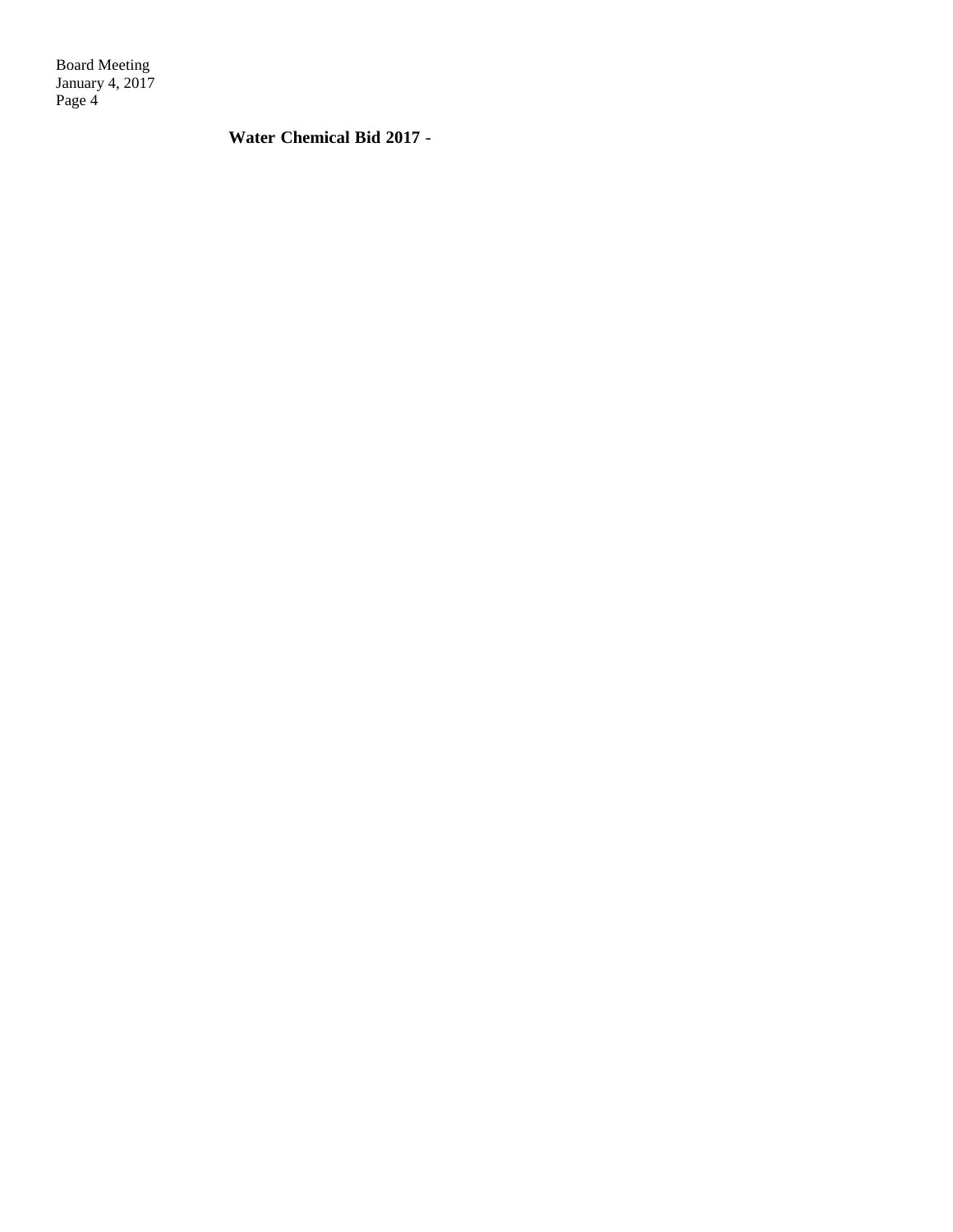#### **OLD**

| <b>BUSINESS</b> | <b>Resolution 2017-02 - Accepting Resignation - Vice Chairman Masciale executed</b> |
|-----------------|-------------------------------------------------------------------------------------|
|                 | Resolution 2017-02, accepting resignation of Tammy Bacon.                           |
| <b>NEW</b>      |                                                                                     |

**BUSINESS** There was no new business to discuss.

### **PUBLIC BUSINESS/**

**COMMENT Regina Discenza, Sunset Dr.** – Mrs. Discenza asked if there was a utility rate increase in 2016. Mr. Knoeller stated there was no rate increase in 2016.

**CLOSED** 

#### **SESSION RESOLUTION**

**WHEREAS,** Section 8 of the Open Public Meetings Act, Chapter 231, Public Law 1975 permits the exclusion of the public from a meeting in certain circumstances;

**WHEREAS**, this public body is of the opinion that such circumstances presently exist.

**NOW, THEREFORE, BE IT RESOLVED** by the Lacey Municipal Utilities Authority, County of Ocean and State of New Jersey as follows:

1. The public shall be excluded from discussion of action upon the hereinafter specified subject matters.

2. The general nature of this closed session concerns personnel matters.

3. It is anticipated at this time that the above-stated matters will be made public once these matters have been resolved.

4. This resolution shall take effect immediately.

A motion was made by Mr. Masciale and seconded by Mr. Miklosey to adopt the above resolution. Roll call vote: Unanimously approved.

Separate minutes were kept on the above closed session.

**RE-OPEN**

**MEETING** A motion was made and seconded to return to open session. Motion unanimously carried.

> **Deborah Kramer** - A motion was made by Mr. Miklosey and seconded by Mr. Masciale approving a salary increase in the amount of \$4,000.00 to Deborah Kramer, retroactive to January 1, 2017. Roll call vote: Miklosey-Yes; Masciale-Yes; Lanuto-Yes; Nosti-Yes; Knoeller-Yes. Motion passed.

> **Non-Union Salary Increase** – A motion was made by Mr. Nosti and seconded by Mr. Masciale to approve a \$1,200 across the board salary increase for all non-union employees. Roll call vote: Nosti-Yes; Masciale-Yes; Lanuto-Yes; Miklosey-Yes; Knoeller-Yes. Motion passed.